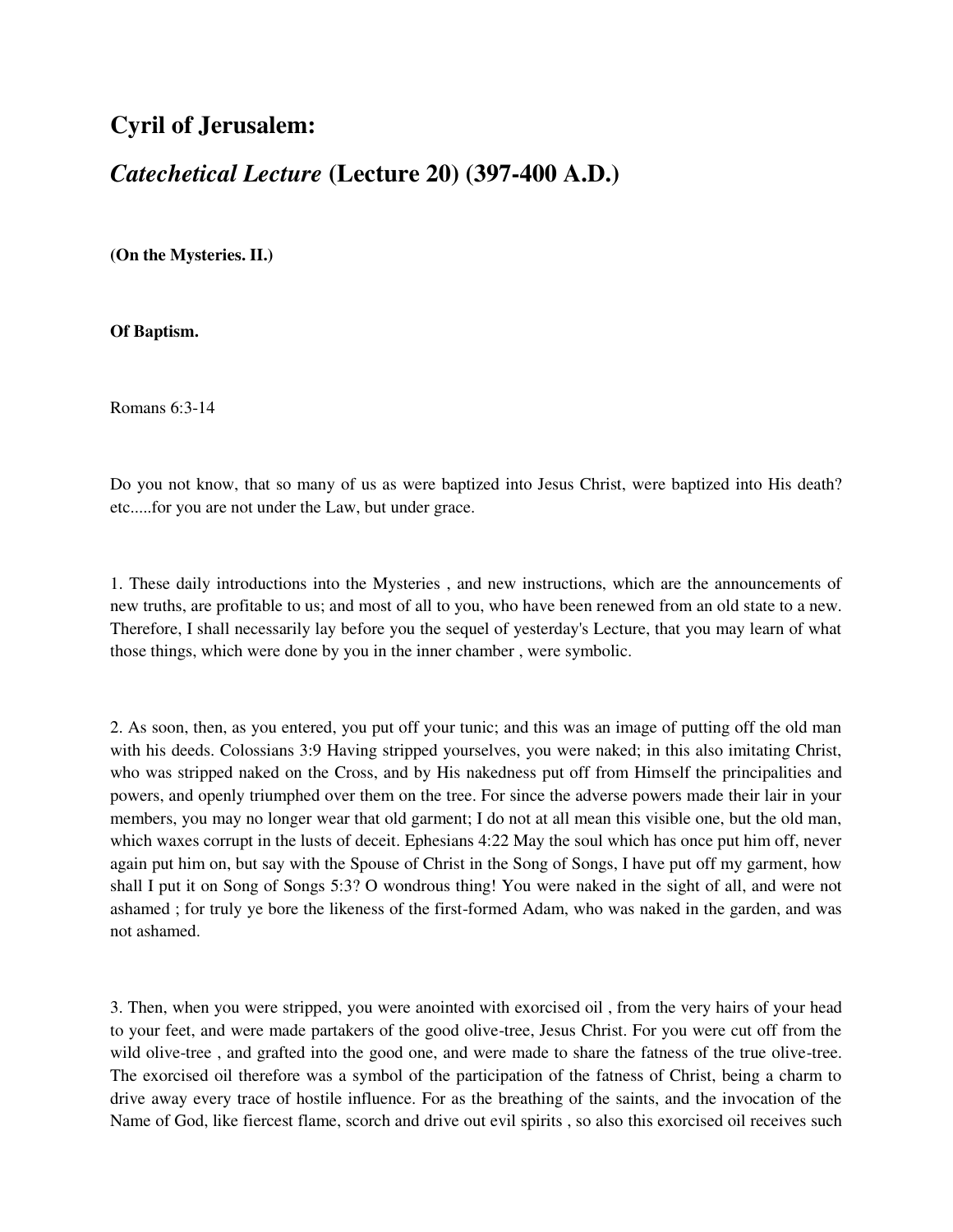virtue by the invocation of God and by prayer, as not only to burn and cleanse away the traces of sins, but also to chase away all the invisible powers of the evil one.

4. After these things, you were led to the holy pool of Divine Baptism, as Christ was carried from the Cross to the Sepulchre which is before our eyes. And each of you was asked, whether he believed in the name of the Father, and of the Son, and of the Holy Ghost, and you made that saving confession, and descended three times into the water, and ascended again; here also hinting by a symbol at the three days burial of Christ. For as our Saviour passed three days and three nights in the heart of the earth, so you also in your first ascent out of the water, represented the first day of Christ in the earth, and by your descent, the night; for as he who is in the night, no longer sees, but he who is in the day, remains in the light, so in the descent, as in the night, you saw nothing, but in ascending again you were as in the day. And at the self-same moment you were both dying and being born; and that Water of salvation was at once your grave and your mother. And what Solomon spoke of others will suit you also; for he said, in that case, There is a time to bear and a time to die Ecclesiastes 3:2; but to you, in the reverse order, there was a time to die and a time to be born; and one and the same time effected both of these, and your birth went hand in hand with your death.

5. O strange and inconceivable thing! We did not really die, we were not really buried, we were not really crucified and raised again; but our imitation was in a figure, and our salvation in reality. Christ was actually crucified, and actually buried, and truly rose again; and all these things He has freely bestowed upon us, that we, sharing His sufferings by imitation, might gain salvation in reality. O surpassing loving-kindness! Christ received nails in His undefiled hands and feet, and suffered anguish; while on me without pain or toil by the fellowship of His suffering He freely bestows salvation.

6. Let no one then suppose that Baptism is merely the grace of remission of sins, or further, that of adoption; as John's was a baptism conferring only remission of sins: whereas we know full well, that as it purges our sins, and ministers to us the gift of the Holy Ghost, so also it is the counterpart of the sufferings of Christ. For this cause Paul just now cried aloud and said, Or are you ignorant that all we who were baptized into Christ Jesus, were baptized into His death? We were buried therefore with Him by baptism into His death. These words he spoke to some who were disposed to think that Baptism ministers to us the remission of sins, and adoption, but has not further the fellowship also, by representation, of Christ's true sufferings.

7. In order therefore that we might learn, that whatsoever things Christ endured, for us and for our salvation He suffered them in reality and not in appearance, and that we also are made partakers of His sufferings, Paul cried with all exactness of truth, For if we have been planted together with the likeness of His death, we shall be also with the likeness of His resurrection. Well has he said, planted together. For since the true Vine was planted in this place, we also by partaking in the Baptism of death have been planted together with Him. And fix your mind with much attention on the words of the Apostle. He said not, For if we have been planted together with His death, but, with the likeness of His death. For in